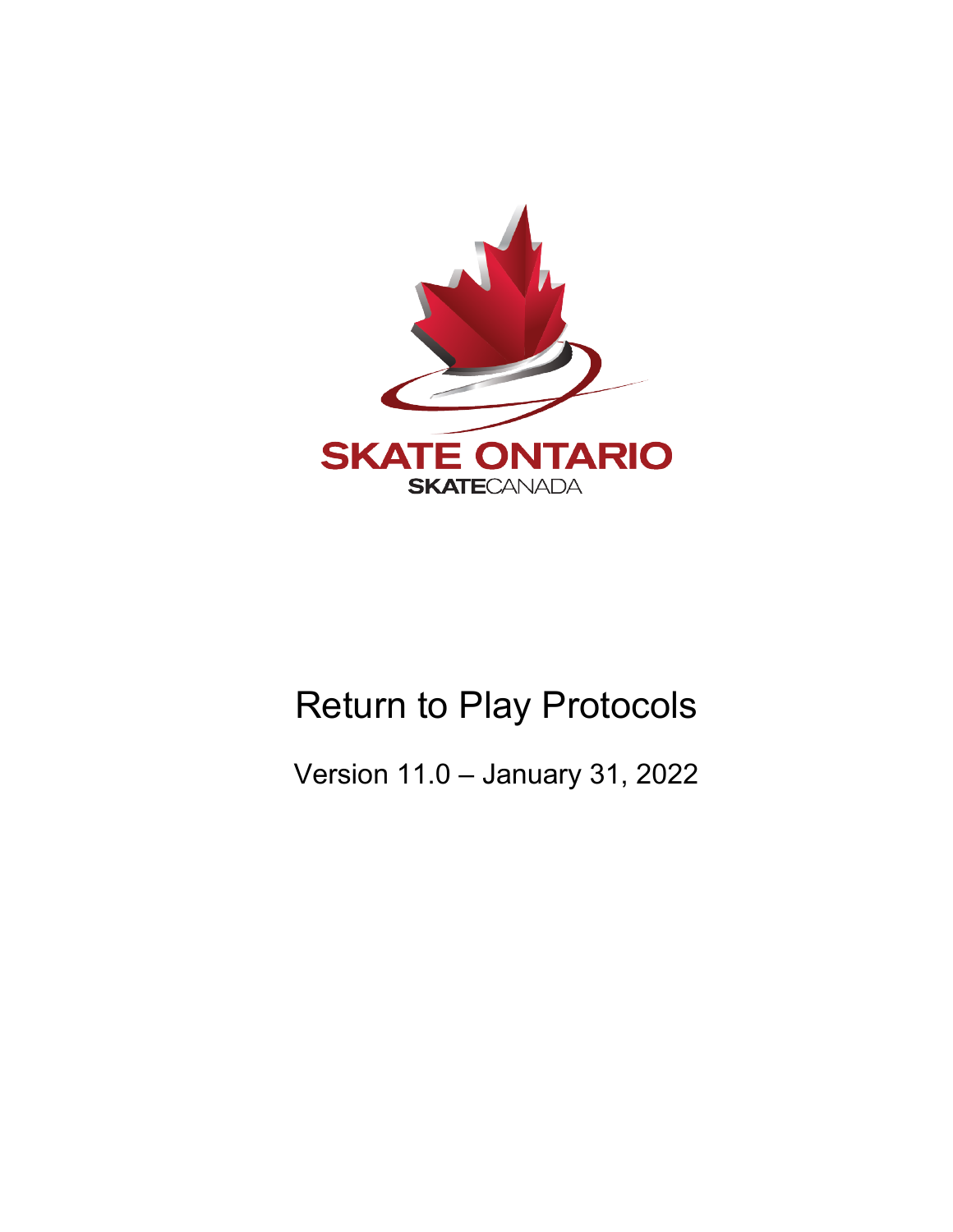

## **Skate Ontario Return to Play Protocols (these "Protocols")**

## **Effective January 31, 2022**

These Protocols are Skate Ontario's rules and policies and are intended to enable a safe return to the sport. These Protocols are based on current Ontario statutes and regulations, current public health requirements and directives, and Skate Ontario's desire to make our sport safe for all. These Protocols may be updated at any time; please be sure that you are referring to the most recent Version which will be posted from time to time on Skate Ontario's website at [www.skateontario.org.](http://www.skateontario.org/) These Protocols are subject to all federal, provincial and municipal laws, regulations, by-laws and orders as they may exist from time to time.

Skate Ontario will communicate in subsequent Versions of these Protocols updated information as it becomes available.

| Area                                                      | <b>Item</b>                        | <b>Protocol</b>                                                                                                                                                                                                                                                                                                                                                                                                                                                                                                                                                                                                                                                                                                                                                                                                                                                                                                                                                                                                                                                                                                                                                       |
|-----------------------------------------------------------|------------------------------------|-----------------------------------------------------------------------------------------------------------------------------------------------------------------------------------------------------------------------------------------------------------------------------------------------------------------------------------------------------------------------------------------------------------------------------------------------------------------------------------------------------------------------------------------------------------------------------------------------------------------------------------------------------------------------------------------------------------------------------------------------------------------------------------------------------------------------------------------------------------------------------------------------------------------------------------------------------------------------------------------------------------------------------------------------------------------------------------------------------------------------------------------------------------------------|
| Club / Skating<br><b>School Operations</b><br>$CSO - 001$ | Compliance with<br>regulations     | All figure skating activities must adhere to all federal, provincial, and<br>municipal laws, regulations, by-laws and orders as they may exist from<br>time to time. This includes but is not limited to compliance with:<br>Physical distancing measures<br>Health and safety regulations<br>Facility capacity limits<br>Skate Canada rules, policies and procedures<br>Skate Ontario rules, policies and procedures<br>$\bullet$<br>All Safe Sport policies and procedures<br>Applicable occupational health and safety requirements                                                                                                                                                                                                                                                                                                                                                                                                                                                                                                                                                                                                                                |
| Club / Skating<br>School<br>Operations<br>$CSO - 002$     | Compliance with these<br>Protocols | Each club, skating school and coach conducting training (including on<br>rented non-club ice) must implement and comply with the current<br>Version of these Protocols. Each club, skating school and coach is also<br>responsible for implementing and complying with any updated Version of<br>these Protocols as posted from time to time.<br>The Acknowledgement, Release, Indemnity, and Assumption of Risk<br>regarding COVID-19 form provided as part of these Protocols must<br>be completed by each participant in club or skating school activities<br>(including staff, skaters, coaches, choreographers, and volunteers).<br>This form must be completed prior to the start of participation in club<br>or skating school activities. This form is required to be completed by<br>each participant once per year. The club or skating school must keep<br>this form on-file for each participant for a minimum of 2 years. It is<br>not necessary to submit this to Skate Ontario, but it may be<br>requested by Skate Ontario at any time.<br>Any non-implementation or non-compliance may have consequences<br>and could jeopardize insurance coverage. |

## **Club and Skating School Operations**

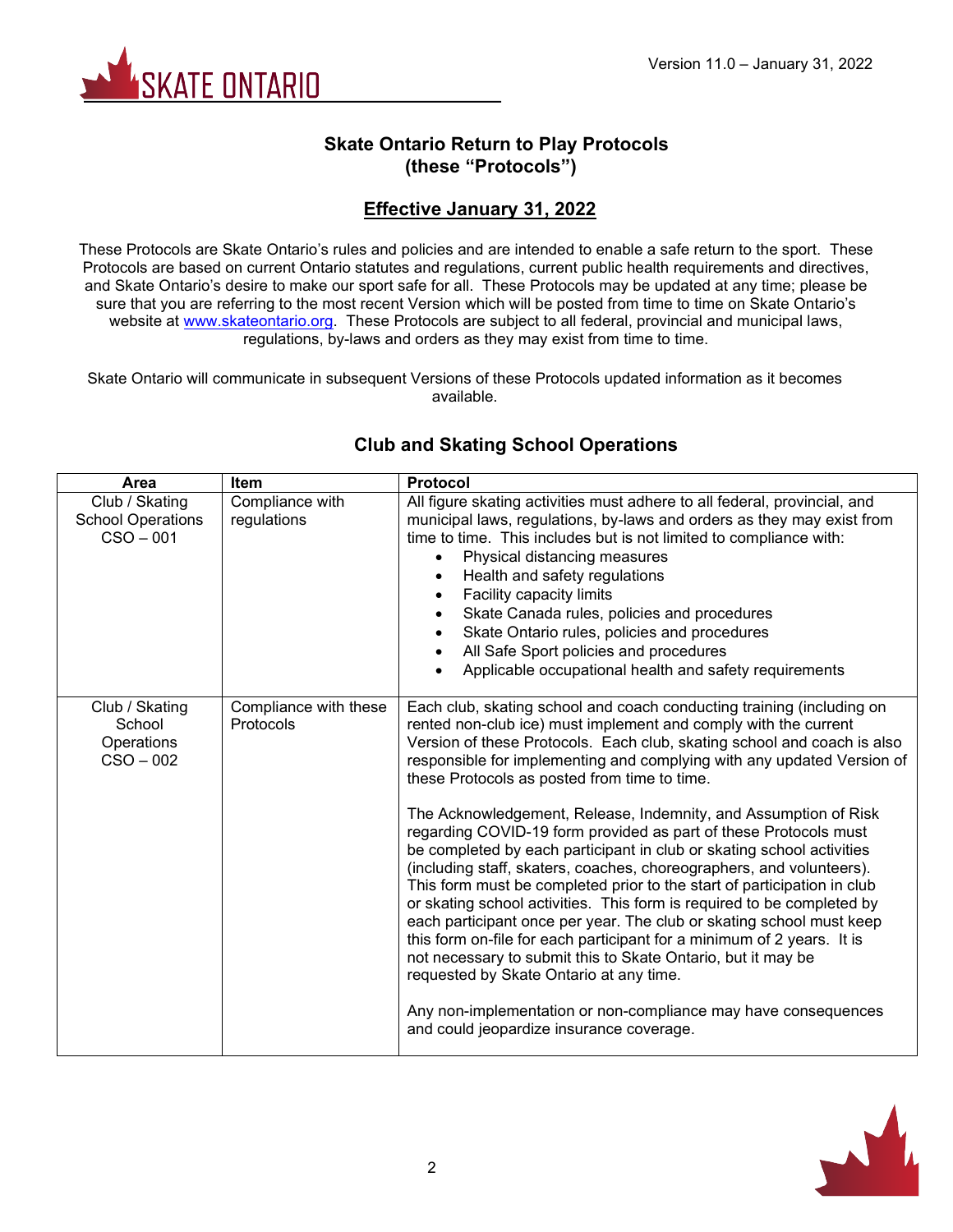

| Area                                                  | Item                                    | <b>Protocol</b>                                                                                                                                                                                                                                                                                                                                                                                                                                                                                                                                                                                                                                                                                                                                                                                                                                                                                                                                                                                                                                                                                                                                                                                                                                                                                                                                                                              |
|-------------------------------------------------------|-----------------------------------------|----------------------------------------------------------------------------------------------------------------------------------------------------------------------------------------------------------------------------------------------------------------------------------------------------------------------------------------------------------------------------------------------------------------------------------------------------------------------------------------------------------------------------------------------------------------------------------------------------------------------------------------------------------------------------------------------------------------------------------------------------------------------------------------------------------------------------------------------------------------------------------------------------------------------------------------------------------------------------------------------------------------------------------------------------------------------------------------------------------------------------------------------------------------------------------------------------------------------------------------------------------------------------------------------------------------------------------------------------------------------------------------------|
| Club / Skating<br>School<br>Operations<br>$CSO - 003$ | COVID-19<br>Education                   | Each club and skating school must ensure that staff, coaches, skaters,<br>parents, members, and volunteers receive education on new safety and<br>hygiene protocols within the club / skating school as well as Government-<br>approved information on ways to limit the spread of COVID-19 including:<br>Respiratory etiquette<br>Hand hygiene<br>Physical distancing<br>Use of Personal Protective Equipment (e.g. masks or face<br>coverings)                                                                                                                                                                                                                                                                                                                                                                                                                                                                                                                                                                                                                                                                                                                                                                                                                                                                                                                                             |
|                                                       |                                         | Note: Please see Appendix A for samples of these education tools                                                                                                                                                                                                                                                                                                                                                                                                                                                                                                                                                                                                                                                                                                                                                                                                                                                                                                                                                                                                                                                                                                                                                                                                                                                                                                                             |
| Club / Skating<br>School<br>Operations<br>CSO - 004   | COVID-19<br>Response Plan               | Each club and skating school must develop a COVID-19 Response Plan<br>which must include provisions:<br>1. Ensuring the implementation of health and safety guidelines that<br>comply with all public health regulations<br>2. Establishing a protocol to address situations where individuals become<br>unwell or show signs of COVID-19 symptoms during club or skating<br>school activities<br>3. Establishing a protocol for individuals to report to club and skating<br>school members and external stakeholders (i.e. Skate Ontario, facility<br>management) if they have developed, or been exposed to someone<br>with COVID-19 symptoms<br>4. Establishing a protocol for the club or skating school to inform staff,<br>coaches, skaters, parents, members, and volunteers if there has been<br>an exposure to COVID-19 within the club or skating school<br>5. Establishing procedures to modify, restrict, postpone, or cancel<br>training sessions or other activities based on the evolving COVID-19<br>pandemic<br>6. Establishing a communication plan to keep staff, coaches, skaters,<br>parents, members, and volunteers informed during Return to Play<br>stages<br>7. Establishing a protocol for staff, coaches, skaters, parents, members,<br>and volunteers after a COVID-19 diagnosis<br>Note: Please see Appendix B for sample COVID-19 Response Plan<br>protocols |
| Club / Skating<br>School<br>Operations<br>$CSO - 005$ | Club / Skating<br><b>School Offices</b> | All club administrative activities should be conducted on-line and virtually<br>whenever possible.                                                                                                                                                                                                                                                                                                                                                                                                                                                                                                                                                                                                                                                                                                                                                                                                                                                                                                                                                                                                                                                                                                                                                                                                                                                                                           |
| Club / Skating<br>School<br>Operations<br>CSO - 006   | Scheduling                              | Scheduling of on-ice sessions should be done on-line. Coordination with<br>the relevant facility may be required in order to ensure staggered time<br>between each session in order to allow for requisite cleaning and sanitizing<br>of or by the facility between different user groups.                                                                                                                                                                                                                                                                                                                                                                                                                                                                                                                                                                                                                                                                                                                                                                                                                                                                                                                                                                                                                                                                                                   |
| Club / Skating<br>School<br>Operations<br>CSO - 007   | Multiple facilities                     | Coaching and skating at multiple locations are strongly discouraged. Clubs<br>and skating schools may ask skaters, coaches, or choreographers to inform<br>them if they are attending training sessions in multiple locations. Individuals<br>should consider the following:<br>Use new mask or face covering and gloves at each location<br>Managing schedules to avoid entering different facilities on the<br>same day                                                                                                                                                                                                                                                                                                                                                                                                                                                                                                                                                                                                                                                                                                                                                                                                                                                                                                                                                                    |

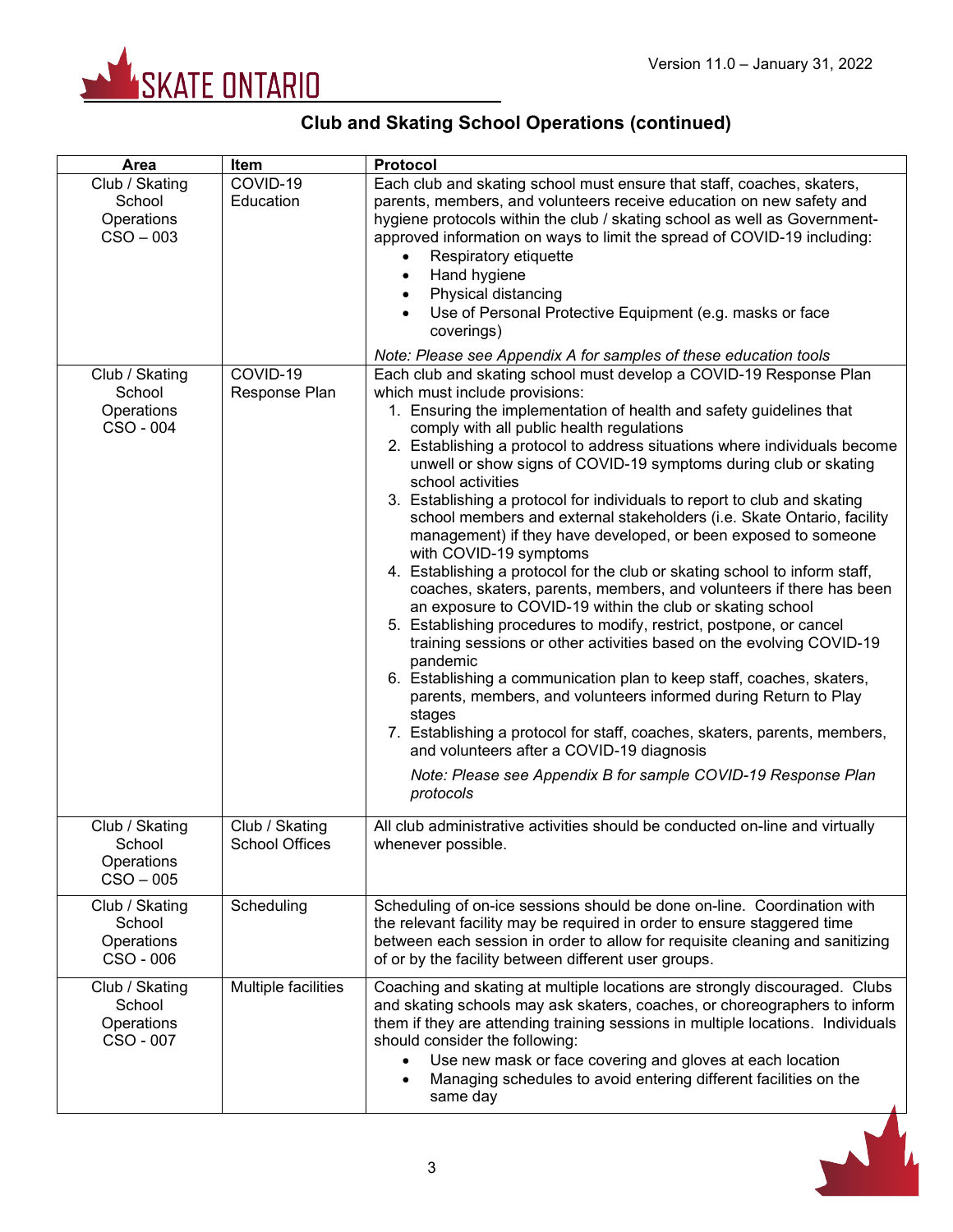

| Area                                                         | Item                                                                           | Protocol                                                                                                                                                                                                                                                                                                                                                                                                                                                                                                                                                                                                                                                                                                                                                                                                                                                                                                                                                                                                                                                                   |  |
|--------------------------------------------------------------|--------------------------------------------------------------------------------|----------------------------------------------------------------------------------------------------------------------------------------------------------------------------------------------------------------------------------------------------------------------------------------------------------------------------------------------------------------------------------------------------------------------------------------------------------------------------------------------------------------------------------------------------------------------------------------------------------------------------------------------------------------------------------------------------------------------------------------------------------------------------------------------------------------------------------------------------------------------------------------------------------------------------------------------------------------------------------------------------------------------------------------------------------------------------|--|
| Club / Skating<br>School<br>Operations<br>CSO - 008          | <b>Facility Coordination</b>                                                   | Each club and skating school must coordinate with the relevant facility in<br>order to ensure compliance with these Protocols. This includes at minimum:<br>Implementing effective measures to manage the flow of traffic in<br>and out of the facility<br>Ensuring that any person who enters or uses the facility maintains a<br>physical distance of at least 2m from any other person who is using<br>the facility unless they are from the same household, or they are<br>authorized in Step 3 of Ontario's COVID-19 Roadmap to Reopen to<br>be closer than two metres from each other<br>Scheduling and implementing cleaning between each training group<br>$\bullet$<br>on the ice or the use of any other facility<br>Wiping down / sanitizing high touch areas such as entry / exit doors<br>to the ice, etc.<br>Facilitating compliance by the facility operator with the advice,<br>recommendations, and instructions of public health officials,<br>including any advice, recommendations or instructions on physical<br>distancing, cleaning or disinfecting |  |
| Club / Skating<br>School<br>Operations<br>CSO - 009          | Self-screening<br>measures                                                     | All individuals taking part in club / skating school activities must self-screen<br>in accordance with current public heath guidelines before each training<br>session. Individuals must not attend any training sessions or club activities<br>if they:<br>Exhibit any COVID-19 symptoms, such as a fever, cough, difficulty<br>$\bullet$<br>breathing, or other symptoms identified by health experts<br>Have been in contact with someone with an active case of COVID-<br>$\bullet$<br>19 and are required by provincial guidelines to self-isolate<br>Have returned from travel outside of Canada and been advised<br>$\bullet$<br>they are required to quarantine.<br>Individuals who are considered a vulnerable or at-risk (individuals over 70<br>years, weakened immune system or medical conditions such as heart<br>disease, lung disease, cancer etc.) should strongly consider their<br>participation in club/skating school activities.                                                                                                                     |  |
| Club / Skating<br>School<br>Operations<br>CSO - 010          | <b>Health Screening</b><br>and Vaccination<br>Screening of<br>Individuals      | Conduct a screening protocol whereby individuals are screened on a daily<br>basis prior to participation in any club or skating school activities. This<br>screening may be conducted on-line, verbally or using printed forms. Clubs<br>and skating schools should coordinate with their facility to ensure the<br>execution of daily health screening is robust and follows all public health<br>guidelines. Screening is not required to be duplicated by clubs or skating<br>schools if already being undertaken by a facility.<br>When skating is taking place on rented ice in a non-club setting, the coach<br>is responsible for ensuring this screening is taking place.                                                                                                                                                                                                                                                                                                                                                                                          |  |
| Club / Skating<br>School<br><b>Operations</b><br>$CSO - 011$ | <b>Tracking of</b><br>participants in club<br>and skating school<br>activities | Track all skater / coach / choreographer participation in club or skating<br>school activities on a daily basis. This must be recorded and kept in order<br>to assist with contact tracing in the event of any positive COVID-19 cases<br>within the club or skating school.<br>When skating is taking place on rented ice outside of a club setting, the<br>coach is responsible for ensuring this logging and tracking is taking place.                                                                                                                                                                                                                                                                                                                                                                                                                                                                                                                                                                                                                                  |  |

# **Club and Skating School Operations (continued)**

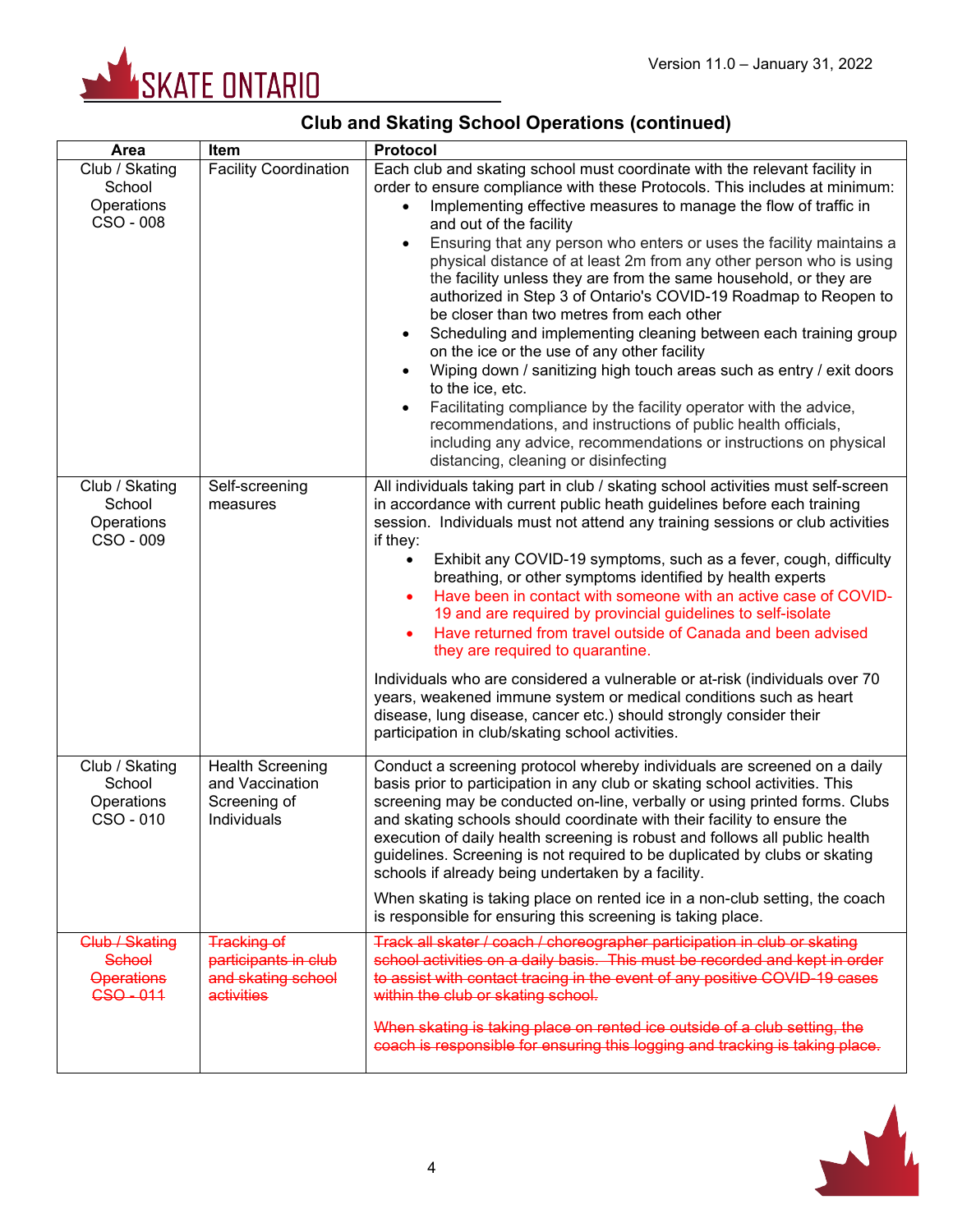

| <b>Club and Skating School - Programming</b> |  |  |  |  |
|----------------------------------------------|--|--|--|--|
|----------------------------------------------|--|--|--|--|

| Area                                                        | <b>Item</b>            | <b>Protocol</b>                                                                                                                                                                                                                                                                                                                                                                                                                                                                                                                                                                                                                                                                                                                                                                                                                                                                                                                                                                                                                                                                                                         |
|-------------------------------------------------------------|------------------------|-------------------------------------------------------------------------------------------------------------------------------------------------------------------------------------------------------------------------------------------------------------------------------------------------------------------------------------------------------------------------------------------------------------------------------------------------------------------------------------------------------------------------------------------------------------------------------------------------------------------------------------------------------------------------------------------------------------------------------------------------------------------------------------------------------------------------------------------------------------------------------------------------------------------------------------------------------------------------------------------------------------------------------------------------------------------------------------------------------------------------|
| Club / Skating<br>School<br>Programming<br><b>CSP - 001</b> | Programming            | In Step 3 of Ontario's COVID-19 Roadmap to Reopen, clubs and skating<br>schools may offer all Skate Canada and club skating programs provided they<br>follow the relevant provincial, local and facility requirements and the<br>programs are taking place within the permitted facility capacity limits.                                                                                                                                                                                                                                                                                                                                                                                                                                                                                                                                                                                                                                                                                                                                                                                                               |
|                                                             |                        | <b>Competitive Skate</b> - Pre-Novice, Novice, Junior and Senior - Singles, Pairs<br>and Ice Dance.<br><b>STARSkate</b> - STAR 5 to Gold, Pre-Juvenile, Juvenile and Adult - Singles,<br><b>Pairs and Ice Dance</b><br><b>STAR 1-4 - All disciplines</b><br><b>SYS</b> - All levels<br><b>CanPowerSkate</b><br><b>CanSkate</b><br><b>Special Olympics</b>                                                                                                                                                                                                                                                                                                                                                                                                                                                                                                                                                                                                                                                                                                                                                               |
|                                                             |                        | Programs must be executed within the program delivery standards as set by<br>Skate Canada.                                                                                                                                                                                                                                                                                                                                                                                                                                                                                                                                                                                                                                                                                                                                                                                                                                                                                                                                                                                                                              |
|                                                             |                        | Special Olympic Return to Programming protocols can be found<br>at https://www1.specialolympicsontario.com/return-to-program/                                                                                                                                                                                                                                                                                                                                                                                                                                                                                                                                                                                                                                                                                                                                                                                                                                                                                                                                                                                           |
| Club / Skating<br>School<br>Programming<br><b>CSP - 002</b> | <b>Assessment Days</b> | Assessment Days may proceed with the approval of Skate Ontario following<br>all established guidelines and protocols. The following guidelines must be<br>followed:<br>Evaluators must be scheduled by Skate Ontario<br>$\bullet$<br>Clubs are required to screen Evaluators prior to their participation in<br>an Assessment Day and must also conduct daily health screening<br>when the Evaluator arrives on-site at the arena<br>Physical distancing measures between the Evaluator and skaters,<br>$\bullet$<br>coaches and volunteers must be maintained at all times during the<br><b>Assessment Day</b><br>Clubs must follow all guidelines with respect to training group sizes<br>$\bullet$<br>during an Assessment Day<br>Attention should be paid to ensure that the area where the Evaluator<br>$\bullet$<br>will be located has been sanitized prior to their arrival<br>Skate Ontario Assessment Days may resume on January 31, 2022<br>$\bullet$<br>Clubs/skating schools may book Assessment Days through their<br>Club/Skating School account on Better Impact (Digital Tool for Assessment<br>Days). |

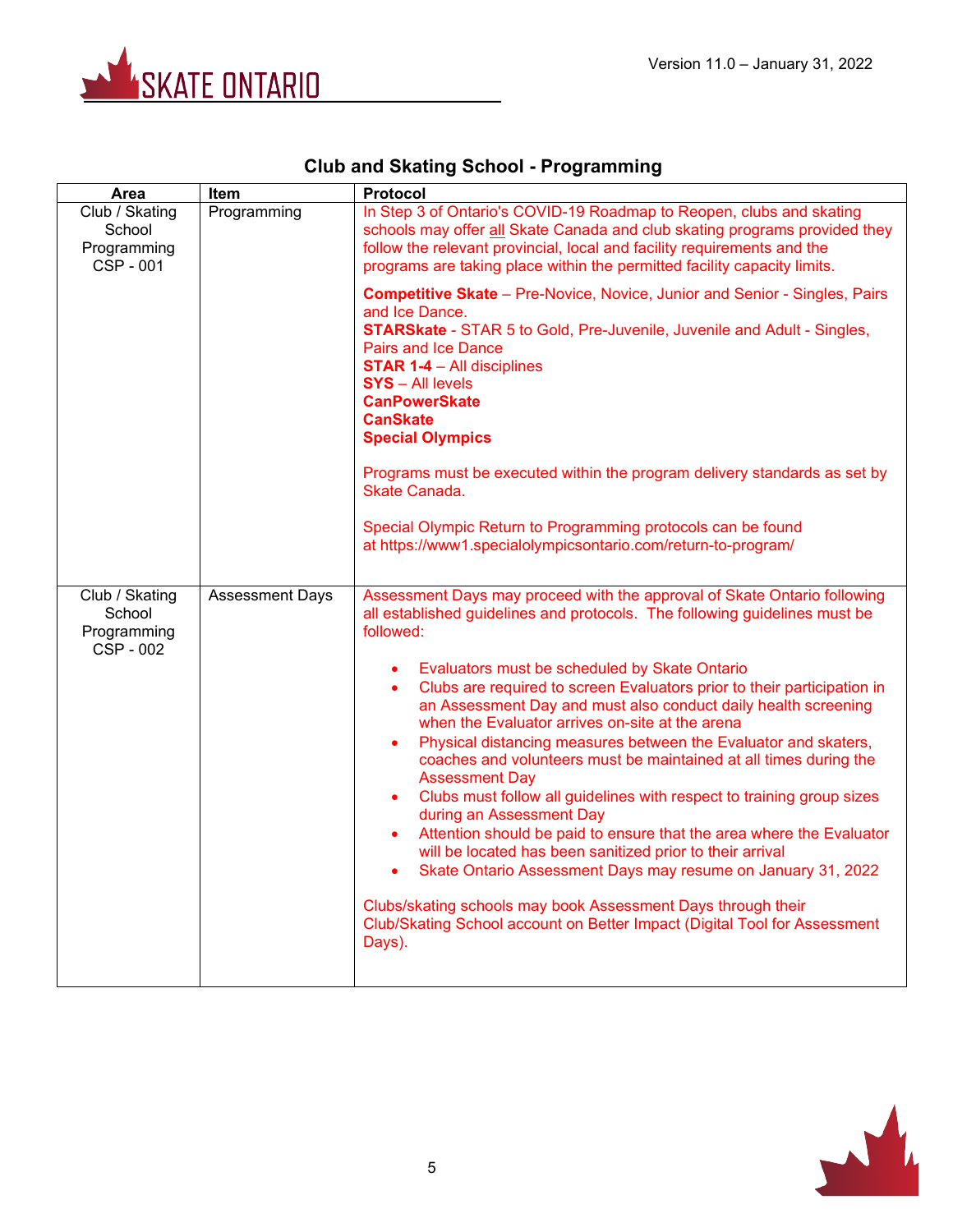

# **Club and Skating School – Programming (continued)**

| Area                                                 | Item                                      | <b>Protocol</b>                                                                                                                                                                                                                                                             |  |  |
|------------------------------------------------------|-------------------------------------------|-----------------------------------------------------------------------------------------------------------------------------------------------------------------------------------------------------------------------------------------------------------------------------|--|--|
| Club / Skating<br>School<br>Programming<br>CSP - 003 | Limitations on size<br>of training groups | In Step 3 of Ontario's COVID-19 Roadmap to Reopen, all training sessions<br>must be executed in a manner that follows provincial, local public health and<br>facility guidelines. Training sessions must take place according to the<br>permitted facility capacity limits. |  |  |
|                                                      |                                           | Programs must be executed within the program delivery standards as set by<br>Skate Canada.                                                                                                                                                                                  |  |  |
|                                                      |                                           | Clubs must consider size of ice surface, level of skaters, facility access and<br>facility capacity when determining numbers for their sessions.                                                                                                                            |  |  |
|                                                      |                                           | Skate Ontario will communicate in subsequent Versions of these Protocols<br>updated information as it becomes available.                                                                                                                                                    |  |  |
| Club / Skating<br>School                             | Pairs and Ice<br>Dance                    | In Step 3 of Ontario's COVID-19 Roadmap to Reopen, Pairs / Ice Dance<br>couples must follow the guidelines below in training:                                                                                                                                               |  |  |
| Programming<br>CSP - 004                             |                                           | Physical distancing is not required between pair and ice dance<br>skaters                                                                                                                                                                                                   |  |  |
|                                                      |                                           | Skaters are encouraged to continue hand hygiene practices by<br>$\bullet$<br>sanitizing their hands before and after all training sessions where<br>contact has taken place                                                                                                 |  |  |
| Club / Skating<br>School<br>Programming              | Synchronized<br>Skating                   | In Step 3 of Ontario's COVID-19 Roadmap to Reopen, Synchronized Skating<br>teams must follow the guidelines below in training:                                                                                                                                              |  |  |
| CSP - 005                                            |                                           | SYS teams may train together as a whole team with no physical<br>distancing required                                                                                                                                                                                        |  |  |

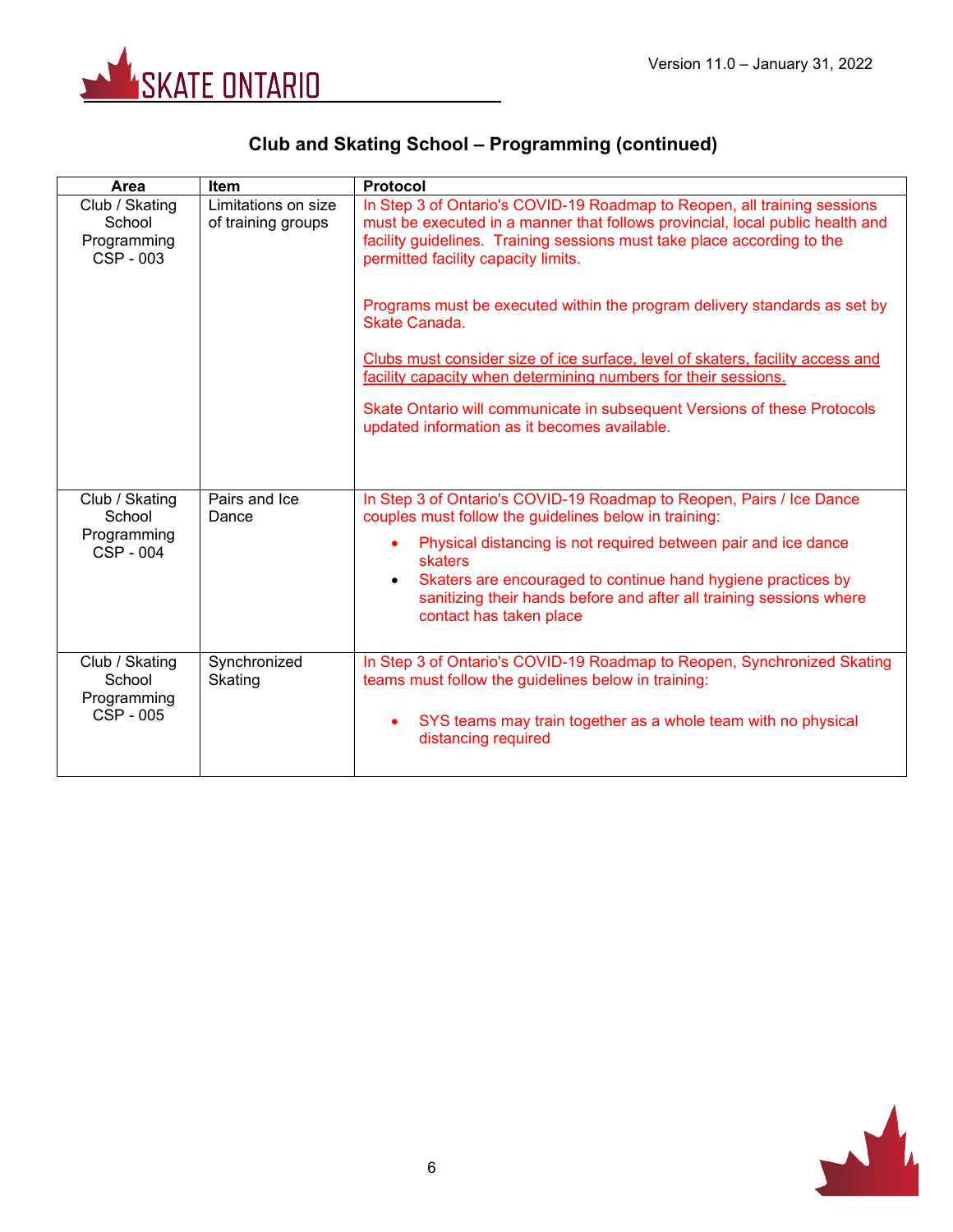

# **Off-Ice Activities**

| <b>Area</b>                                 | Item                                    | <b>Protocol</b>                                                                                                                                                                                                                                                                                                                                                                                                                                                                                                                                                                                                                                                                                                                                                                   |  |
|---------------------------------------------|-----------------------------------------|-----------------------------------------------------------------------------------------------------------------------------------------------------------------------------------------------------------------------------------------------------------------------------------------------------------------------------------------------------------------------------------------------------------------------------------------------------------------------------------------------------------------------------------------------------------------------------------------------------------------------------------------------------------------------------------------------------------------------------------------------------------------------------------|--|
| <b>Off-Ice Activities</b><br>$OFA - 001$    | Facility access and<br>traffic flow     | Individuals shall follow facility guidelines by using designated entry<br>and exit doors in the facility and any guidelines to manage the flow<br>of people within the facility.                                                                                                                                                                                                                                                                                                                                                                                                                                                                                                                                                                                                  |  |
| <b>Off-Ice Activities</b><br>$OFA - 002$    | Spectators                              | Clubs/skating schools must follow the facility guidelines with respect<br>to spectators including any physical distancing, vaccination and<br>mask or face covering requirements.                                                                                                                                                                                                                                                                                                                                                                                                                                                                                                                                                                                                 |  |
| <b>Off-Ice Activities</b><br>$OFA - 003$    | Personal Hygiene                        | Individuals should wash / sanitize hands upon entry to facility.                                                                                                                                                                                                                                                                                                                                                                                                                                                                                                                                                                                                                                                                                                                  |  |
| <b>Off-Ice Activities</b><br><b>OFA-004</b> | Warm-up / Cool down                     | Warm-ups and cool downs may be conducted inside and outside of<br>the facility following facility. In Step 3 of Ontario's COVID-19<br>Roadmap to Reopen, there is no requirement for physical<br>distancing when engaged in sports or games at an indoor or<br>outdoor facility.                                                                                                                                                                                                                                                                                                                                                                                                                                                                                                  |  |
| <b>Off-Ice Activities</b><br><b>OFA-005</b> | <b>Personal Protective</b><br>Equipment | Individuals must follow Provincial and local public health guidelines<br>with respect to wearing masks and face coverings within indoor<br>facilities.<br>Coaches:<br>Required to follow all provincial and facility regulations with<br>respect to wearing a mask or face covering when in an<br>indoor facility.<br>Coaches are permitted to temporarily remove their mask or<br>face covering when engaged in athletic or fitness activity.<br>(i.e. leading an off-ice fitness class)<br>Skaters:<br>Required to follow all provincial and facility regulations with<br>respect to wearing a mask or face covering when in an<br>indoor facility.<br>Skaters are permitted to temporarily remove their mask or<br>face covering when engaged in athletic or fitness activity. |  |
| <b>Off-Ice Activities</b><br>$OFA - 006$    | <b>Dressing Rooms</b>                   | Skaters are encouraged to arrive at the arena in their skating<br>clothes. Facilities may provide access to dressing rooms and are<br>required to ensure that any of these areas that are open to the<br>public are cleaned and disinfected as frequently as is necessary to<br>maintain a sanitary condition.                                                                                                                                                                                                                                                                                                                                                                                                                                                                    |  |
| <b>Off-Ice Activities</b><br>OFA-007        | Skates On / Off                         | Skaters should follow facility guidelines regarding physical<br>distancing and wearing of masks or face coverings when using<br>areas the facility has made available for putting skates on and off.                                                                                                                                                                                                                                                                                                                                                                                                                                                                                                                                                                              |  |
| <b>Off-Ice Activities</b><br>OFA-008        | Personal Items                          | Individuals should consider leaving personal items like skating bags<br>in the relevant individual's vehicle if available (in a safe and secure<br>location) and where possible, not be brought into the arena.                                                                                                                                                                                                                                                                                                                                                                                                                                                                                                                                                                   |  |
| <b>Off-Ice Activities</b><br>$OFA - 009$    | Entry / Exit from ice                   | Skaters must follow physical distancing protocols while waiting to<br>enter and exit the ice. Individuals from the same household are not<br>required to follow physical distancing requirements.                                                                                                                                                                                                                                                                                                                                                                                                                                                                                                                                                                                 |  |
| <b>Off-Ice Activities</b><br>OFA-010        | Off-Ice Classes                         | Off-ice classes may be conducted inside and outside of the facility.<br>In Step 3 of Ontario's COVID-19 Roadmap to Reopen, there is no<br>requirement for physical distancing when engaged in sports or<br>games at an indoor or outdoor facility.                                                                                                                                                                                                                                                                                                                                                                                                                                                                                                                                |  |

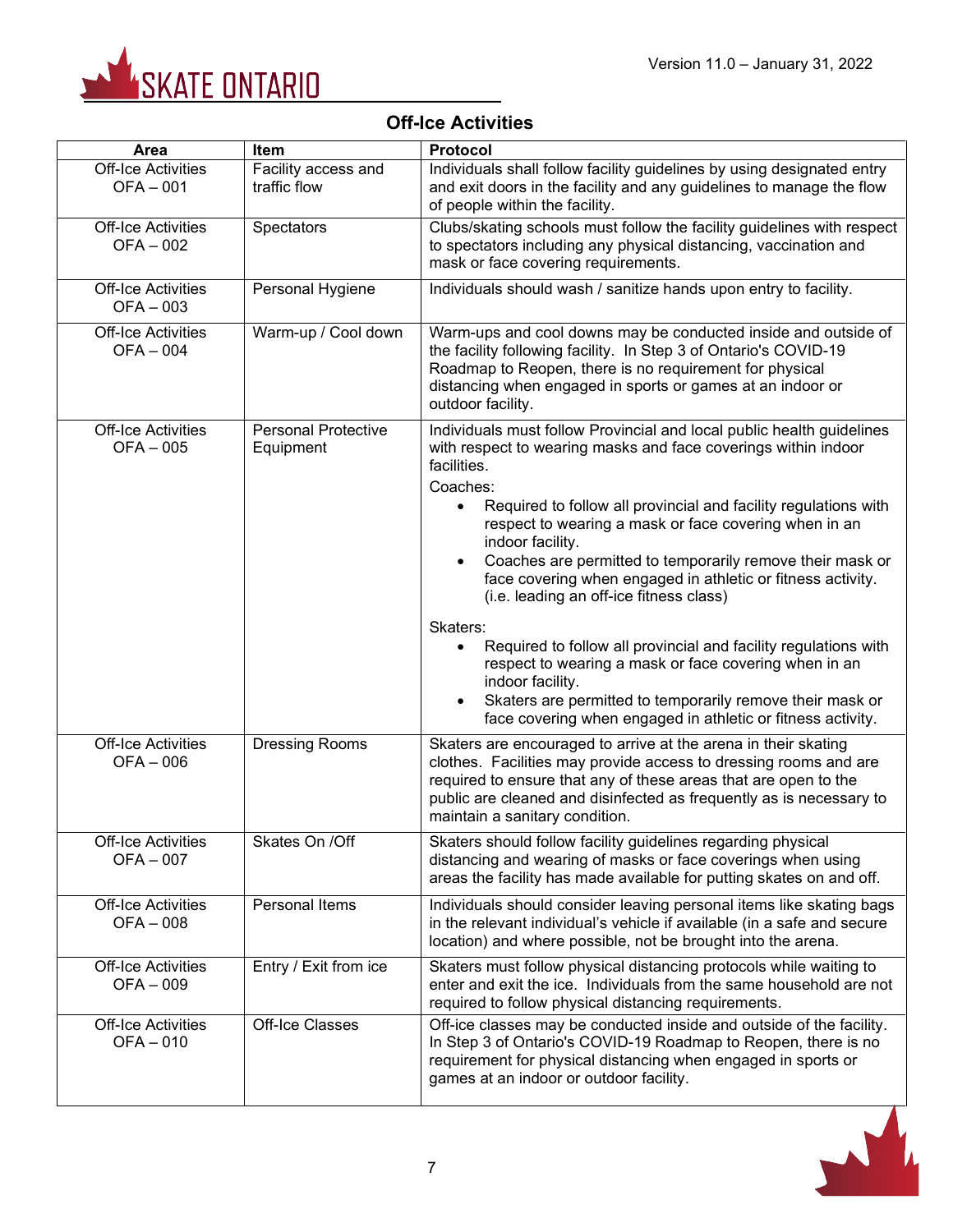

# **On-Ice Activities**

| Area                                       | Item                                    | <b>Protocol</b>                                                                                                                                                                                                                                                                                                                                                                                                                                                                                                                                                                                                                                                                                                          |  |  |
|--------------------------------------------|-----------------------------------------|--------------------------------------------------------------------------------------------------------------------------------------------------------------------------------------------------------------------------------------------------------------------------------------------------------------------------------------------------------------------------------------------------------------------------------------------------------------------------------------------------------------------------------------------------------------------------------------------------------------------------------------------------------------------------------------------------------------------------|--|--|
| <b>On-Ice Activities</b><br><b>ONA-001</b> | <b>Personal Protective</b><br>Equipment | Individuals must follow local public health guidelines with respect to<br>wearing masks and face coverings within indoor facilities.                                                                                                                                                                                                                                                                                                                                                                                                                                                                                                                                                                                     |  |  |
|                                            |                                         | Coaches:<br>Required to follow all provincial and facility regulations with<br>$\bullet$<br>respect to wearing a mask or face covering while coaching<br>in an indoor facility.<br>Coaches are permitted to temporarily remove their mask or<br>$\bullet$<br>face covering when engaged in athletic or fitness activity.<br>(i.e. leading an on-ice class, partnering dances)<br>Skaters:<br>Required to follow all provincial and facility regulations with<br>$\bullet$<br>respect to wearing a mask or face covering when in an<br>indoor facility.<br>Skaters are permitted to temporarily remove their mask<br>$\bullet$<br>when engaged in athletic or fitness activity.                                           |  |  |
| <b>On-Ice Activities</b><br><b>ONA-002</b> | <b>Physical Distancing</b>              | When not actively participating in skating, individuals are required to<br>maintain a physical distance of at least 2m from any other person<br>during the session. Individuals from the same household are not<br>required to follow physical distancing requirements.                                                                                                                                                                                                                                                                                                                                                                                                                                                  |  |  |
| <b>On-Ice Activities</b><br><b>ONA-003</b> | <b>Personal Items</b>                   | Skaters are recommended to use individual water bottles, tissue<br>boxes etc. during training sessions. No sharing of these items is<br>permitted.                                                                                                                                                                                                                                                                                                                                                                                                                                                                                                                                                                       |  |  |
| <b>On-Ice Activities</b><br><b>ONA-004</b> | <b>Playing Music</b>                    | Determine safe way to play music while following physical<br>distancing and hygiene measures. Consider the following:<br>Designating one person per session to play music<br>$\bullet$<br>Providing access to music playing equipment in an open<br>$\bullet$<br>area (i.e. long cord to rinkside for use with phones)<br>Providing sanitizing wipes to be used in between each<br>$\bullet$<br>session or user of music equipment<br>Permitting individuals bring their own speaker for use in<br>playing music                                                                                                                                                                                                         |  |  |
| <b>On-Ice Activities</b><br><b>ONA-005</b> | On-Ice Coaching                         | When coaches, choreographers and skaters are actively<br>participating in skating, they are not required to maintain physical<br>distancing of at least 2m from any other person during the session.                                                                                                                                                                                                                                                                                                                                                                                                                                                                                                                     |  |  |
| <b>On-Ice Activities</b><br><b>ONA-006</b> | Harness                                 | The use of harnesses is permitted in the following situations:<br>Mounted and portable harnesses are permitted<br>The skater and coach must wear a mask or face covering<br>at all times when the harness is in use<br>The harness must be disinfected and/or sanitized before<br>and after each use using a spray or wipe<br>The coach/skater should sanitize their hands before and<br>after use<br>Harness lessons should be limited to no more than 15<br>minutes with adequate time allowed in between lessons to<br>disinfect the equipment<br>Consideration could be made to making a secondary<br>disinfected harness or chest strap available in order to<br>more easily rotate skaters between harness lessons |  |  |

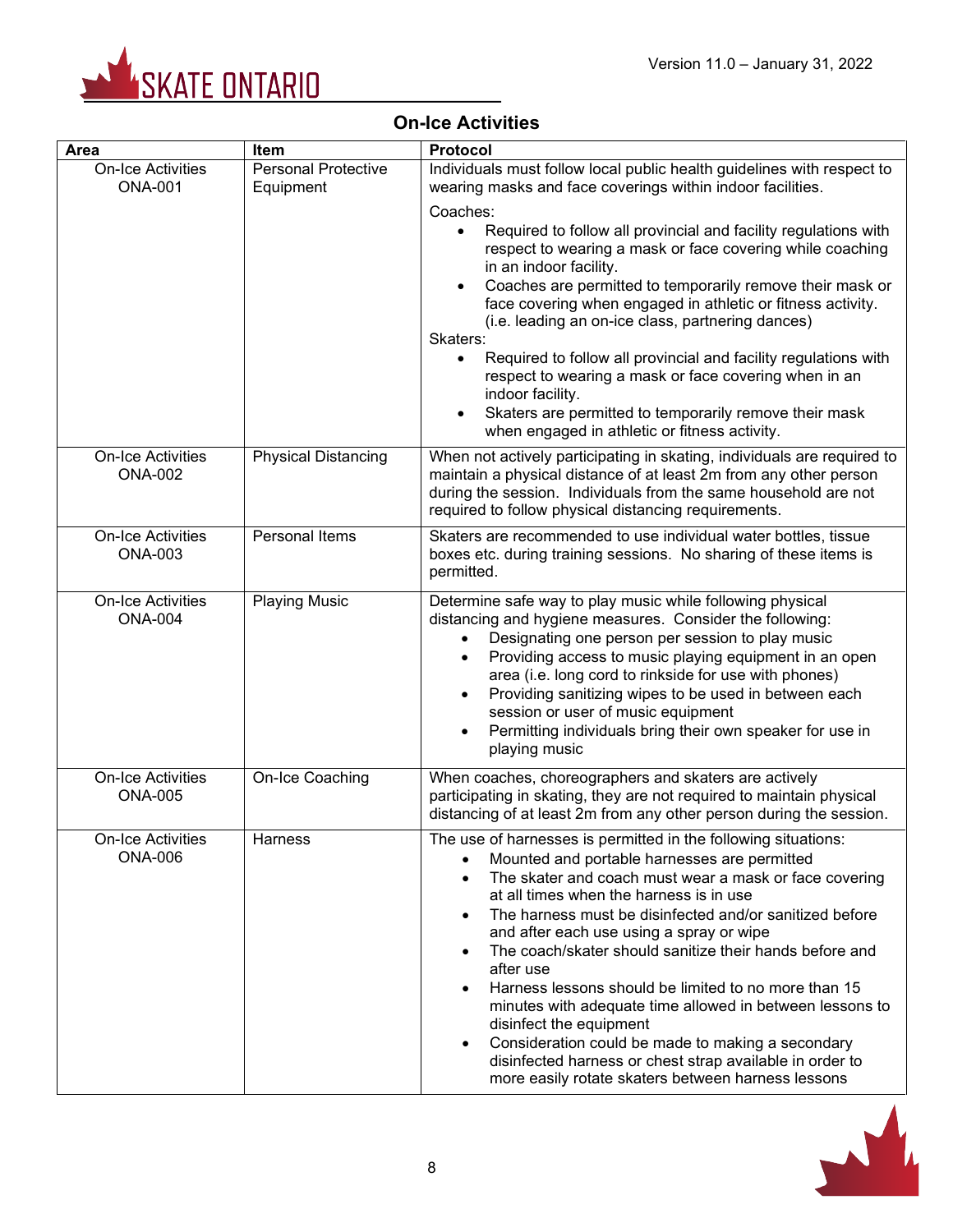

#### **Appendix A: COVID-19 Education Resources**

Clubs/skating schools must ensure that staff, coaches, skaters, parents, members and volunteers receive education on new safety and hygiene protocols within the club / skating school. Members should be sent Government-approved information on ways to limit the spread of COVID-19.

The following links can be sent by clubs/skating schools to their members:

Ontario Public Health Public Resources: [https://www.publichealthontario.ca/en/diseases-and](https://www.publichealthontario.ca/en/diseases-and-conditions/infectious-diseases/respiratory-diseases/novel-coronavirus/public-resources)[conditions/infectious-diseases/respiratory-diseases/novel-coronavirus/public-resources](https://www.publichealthontario.ca/en/diseases-and-conditions/infectious-diseases/respiratory-diseases/novel-coronavirus/public-resources)

The following resources are also available on the Ontario Public Health website. Please ensure you are using the most up-to-date version of these tools by consulting the address above.

| <b>Topic</b>                                             | Tool                                                                                                                                       |
|----------------------------------------------------------|--------------------------------------------------------------------------------------------------------------------------------------------|
| <b>Hand Hygiene</b>                                      | https://www.publichealthontario.ca/-<br>/media/documents/ncov/factsheet/factsheet-covid-19-hand-<br>hygiene.pdf?la=en                      |
| <b>Physical Distancing</b>                               | https://www.publichealthontario.ca/-<br>/media/documents/ncov/factsheet/factsheet-covid-19-quide-physical-<br>distancing.pdf?la=en         |
| How to self-monitor                                      | https://www.publichealthontario.ca/-/media/documents/ncov/factsheet-<br>covid-19-self-monitor.pdf?la=en                                    |
| How to Self-Isolate                                      | https://www.publichealthontario.ca/-/media/documents/ncov/factsheet-<br>covid-19-how-to-self-isolate.pdf?la=en                             |
| You were tested for<br>COVID-19: What you<br>should know | https://www.publichealthontario.ca/-<br>/media/documents/ncov/factsheet/2020/06/factsheet-covid-19-test-<br>what-you-should-know.pdf?la=en |

Ministry of Health – Ontario: COVID-19 Reference Document for Symptoms:

[http://www.health.gov.on.ca/en/pro/programs/publichealth/coronavirus/docs/2019\\_reference\\_doc\\_symptoms.](http://www.health.gov.on.ca/en/pro/programs/publichealth/coronavirus/docs/2019_reference_doc_symptoms.pdf) [pdf](http://www.health.gov.on.ca/en/pro/programs/publichealth/coronavirus/docs/2019_reference_doc_symptoms.pdf)

Ontario COVID-19 Online Self-assessment Tool <https://covid-19.ontario.ca/self-assessment/>

Ontario COVID-19 Online School Screening Tool: <https://covid-19.ontario.ca/school-screening/>

Ontario COVID-19 Online Customer Screening Tool:<https://covid-19.ontario.ca/screening/customer/>

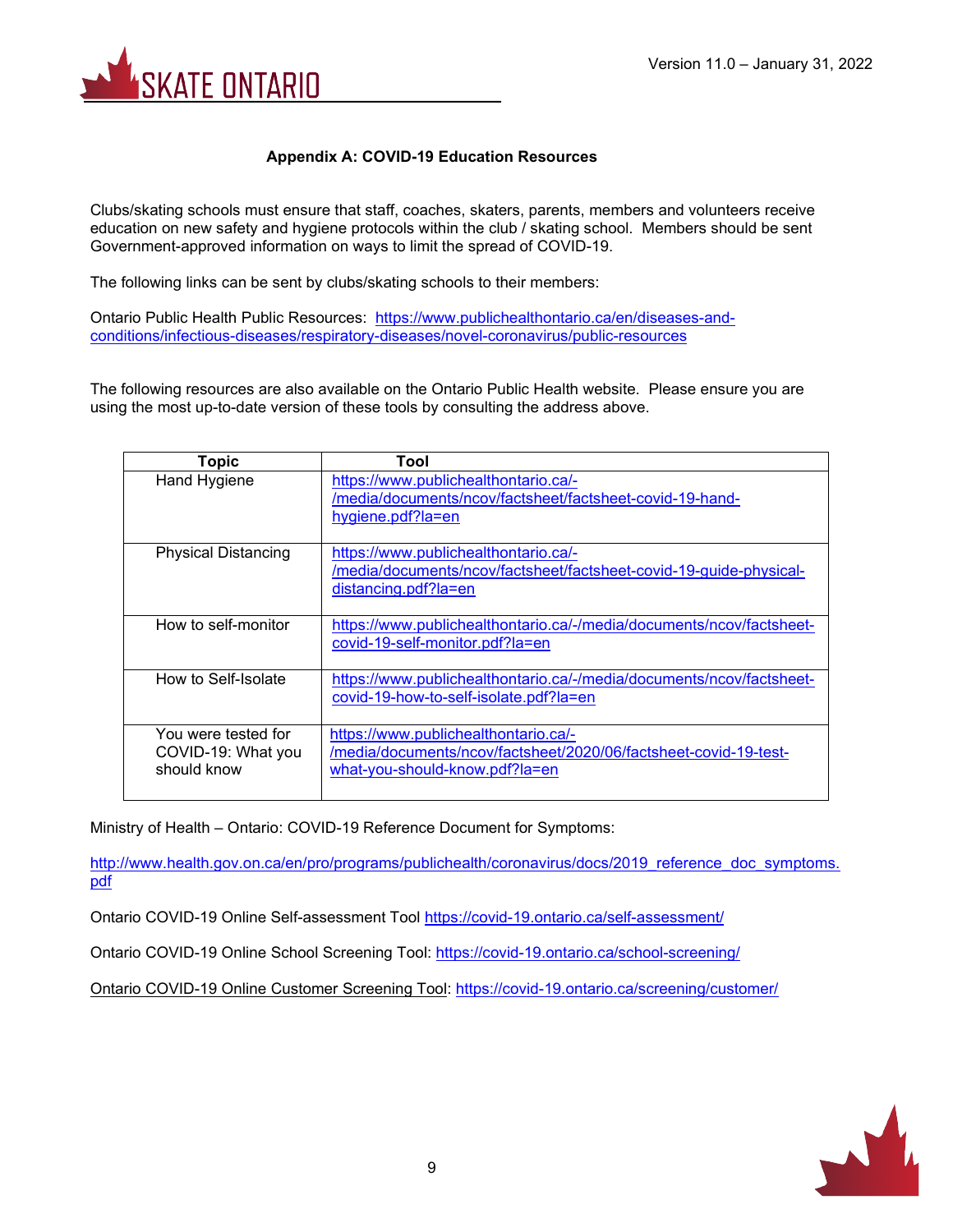

#### **Appendix B: COVID-19 Club Response Plan**

The following draft information has been developed to assist clubs and skating schools develop and implement a COVID-19 Club Response Plan.

#### **Contents**

- 1. Contact list for COVID-19 Club Oversight Group
- 2. Club/skating school COVID-19 Protocols
- 3. Club/skating school COVID-19 Communication Plan

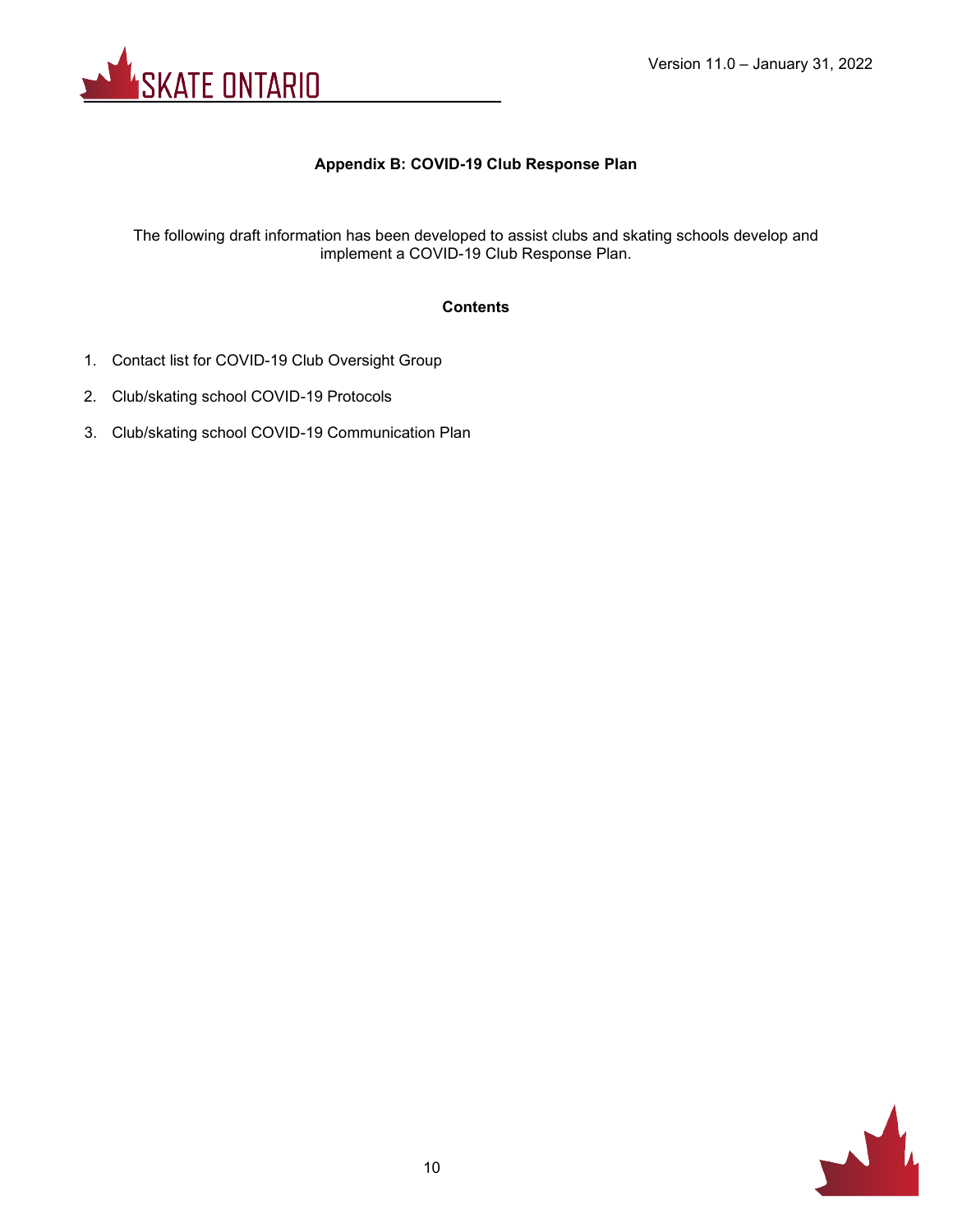

#### **Contact List for Club COVID-19 Oversight Group**

The purpose of this group is to oversee the implementation of safety and health guidelines within the club/skating school. Depending on the size of the club/skating school we recommend 3-5 people aged 18 and older.

This information should be communicated to club/skating school members in an e-mail communication and posted to the club website if applicable. We recommend a minimum of 3 individuals be designated as the COVID-19 Oversight Group.

\*\*\*\*\*\*\*\*\*\*\*\*\*\*\*\*\*\*\*\*\*\*\*\*\*\*\*\*\*\*

Dear Club/Skating School Members,

We would like to inform you of the individuals who will be acting as the COVID-19 Oversight Group as we transition back to skating activities. The following people will comprise this COVID-19 Oversight Group.

| <b>Name</b> | <b>Position</b> | <b>Phone</b> | E-mail |
|-------------|-----------------|--------------|--------|
|             |                 |              |        |
|             |                 |              |        |
|             |                 |              |        |
|             |                 |              |        |
|             |                 |              |        |
|             |                 |              |        |
|             |                 |              |        |
|             |                 |              |        |
|             |                 |              |        |
|             |                 |              |        |

Should you have any questions about any aspects of the Return to Play protocols or other policies and procedures related to COVID-19, please contact one of the individuals above.

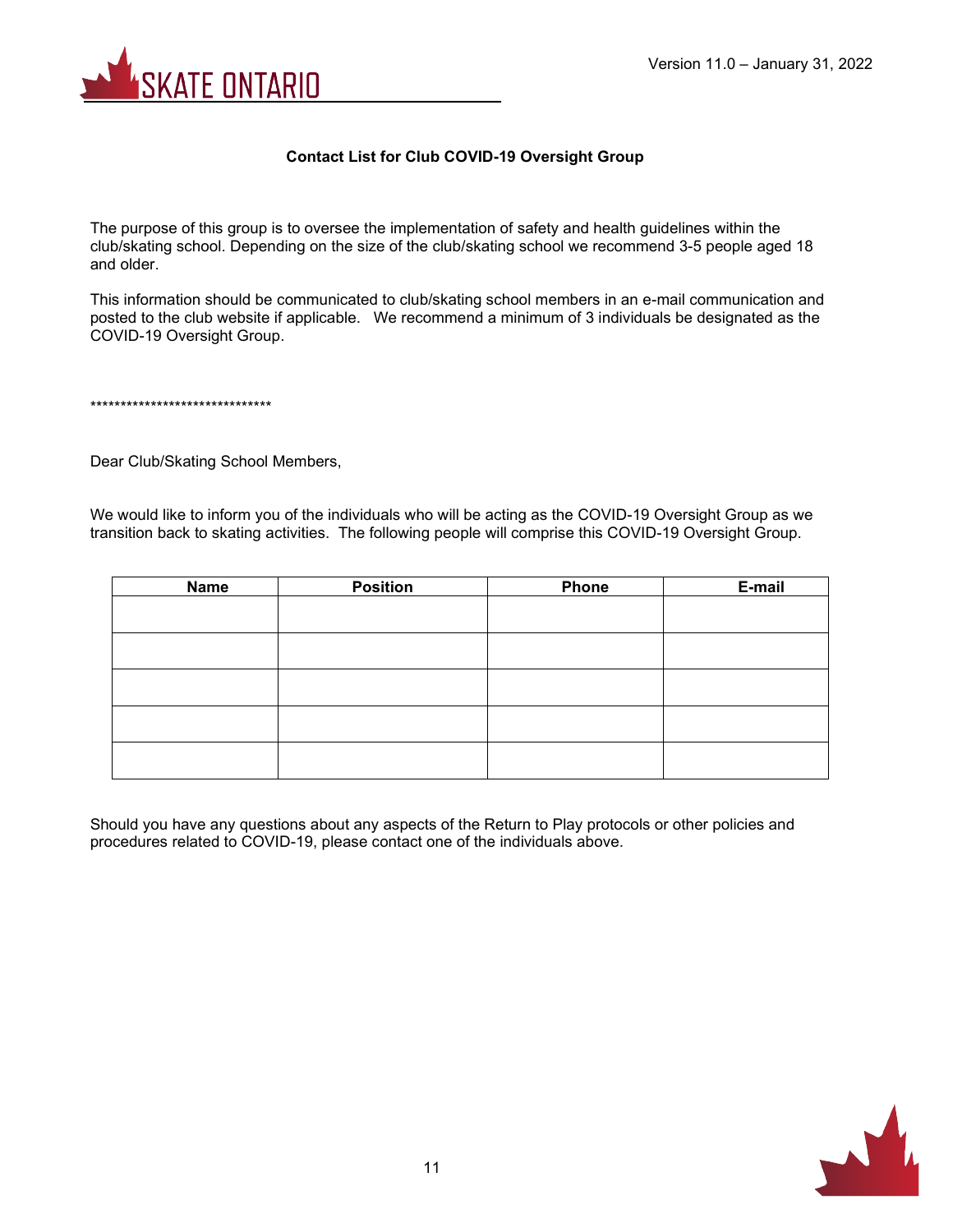

#### **Club/Skating School COVID-19 Protocols**

Clubs and skating schools must create and follow a set of protocols to deal with situations related to the COVID-19 pandemic that might occur. These protocols should be included in an e-mail to members before skating activities resume. Clubs and skating schools should also consult with their facility to ensure alignment between facility and club/skating school protocols. Skate Ontario has developed the draft information below for consideration by clubs and skating schools in creating their protocols.

#### **Completion of Skate Ontario COVID-19 Waiver**

All individuals participating in club/skating school must complete the Skate Ontario Acknowledgment, Release, Indemnity and Assumption of Risk regarding COVID-19 ("**COVID-19 Waiver**"). Failure to do so means that individual must not participate in club/skating school activities.

Any individual participating in club or skating school activities is required to complete a COVID-19 Waiver, or have a signed COVID-19 Waiver on-file with Skate Ontario:

- Skaters
- **Coaches**
- **Staff**
- Board Members
- Volunteers
- Officials (please note: this will be kept on file with Skate Ontario)

#### **An individual becomes unwell with symptoms of COVID-19**

- If an individual becomes unwell with symptoms of COVID-19, or if someone is aware of an individual that becomes unwell with symptoms of COVID-19, that individual must immediately stop participation in club or skating school activities.
- The individual should be isolated from all others in a well-ventilated area, or outside and provided with a mask or face covering if one is available
- The individual shall be sent home and instructed to follow public health guidelines regarding self-isolation and testing
- The facility should be informed in order to determine if any areas need to be closed off and/or require additional cleaning/disinfecting
- A member of the COVID-19 Oversight Group should be informed of the situation and should contact the individual or their parent/guardian to determine if next steps are being taken regarding testing

#### **An individual is tested for COVID-19**

- Any individual that is part of a club or skating school that is unwell and has been tested for COVID-19 must not participate in club or skating school activities while waiting for the results of the test
- Any individual that is part of a club or skating school that has been tested for COVID-19 and has no COVID-19 symptoms, no known exposure to COVID-19 and no travel history is permitted to participate in club or skating school activities while waiting for the results of the test

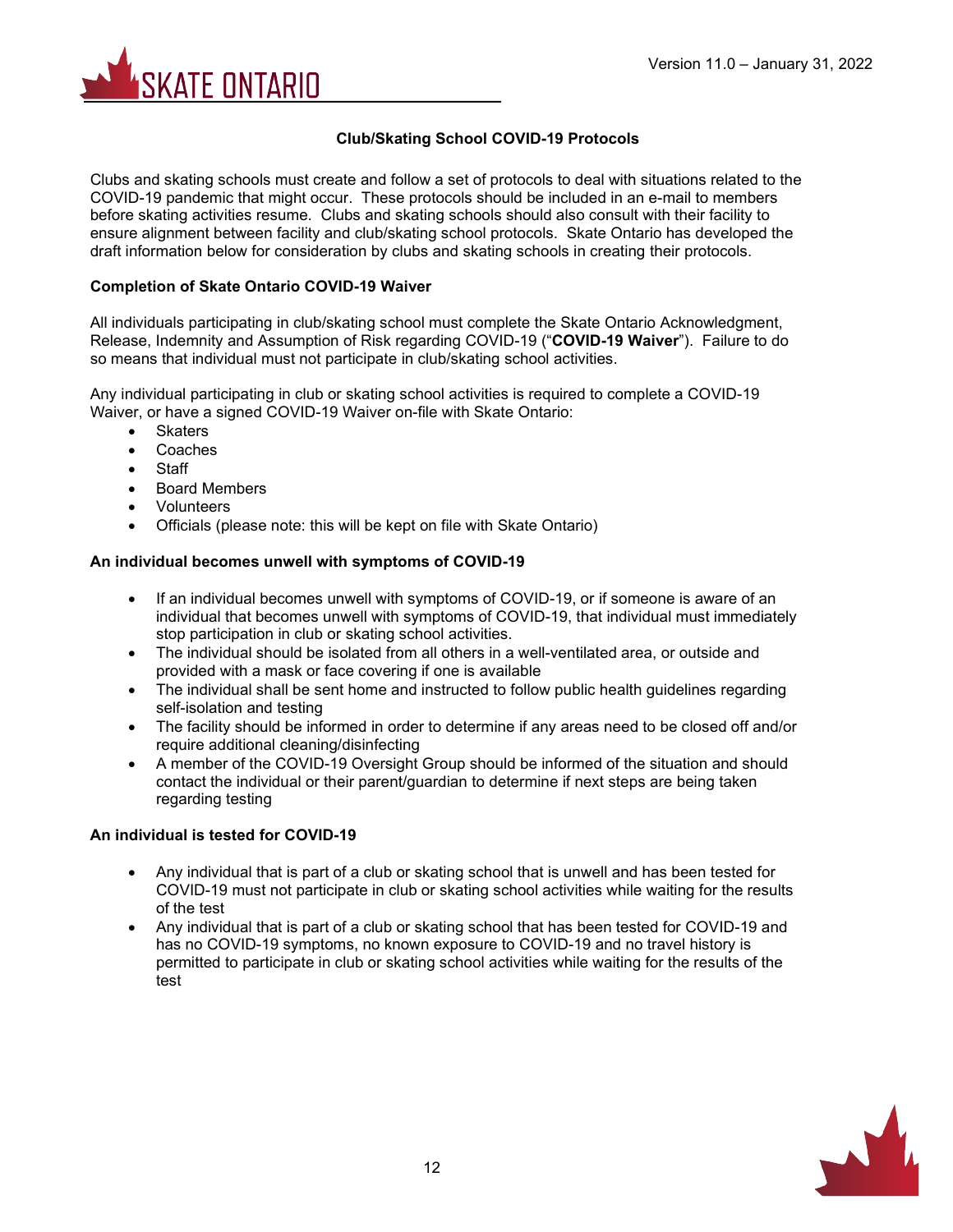

#### **An individual tests positive for COVID-19**

- If an individual tests positive for COVID-19, they should inform a member of the club/skating school COVID-19 Oversight Group
- The COVID-19 Oversight Group will work where requested with the facility and public health officials to assist in contact tracing. The Session Participation tracking sheets may be used to assist public health officials in informing other club/skating school members who may have been in close contact with the individual
- Any club/skating school members who were in close contact with the individual should follow public health guidelines regarding self-isolation and testing
- It is recommended to also inform all club/skating school members of a positive COVID-19 result within the club/skating school setting
- The club/skating school should inform and work with the facility in the case of a positive COVID-19 result and determine if any additional cleaning/disinfecting should be performed as per the facility's guidelines
- The club/skating school will inform Skate Ontario of a positive COVID-19 diagnosis by emailing [clubsupportservices@skateontario.org](mailto:clubsupportservices@skateontario.org)

#### **Return to club/skating activities following illness or exposure to COVID-19**

- Individuals must follow all public health and facility guidelines with respect to returning to club/skating school activities following an illness or exposure to COVID-19
- If a COVID-19 test was negative and there was no known exposure to COVID-19, the individual may return to club/skating school activities once they no longer have any symptoms of COVID-19 for at least 24 hours
- If a COVID-19 test was negative but there was a known exposure to COVID-19, the individual may only return to club/skating school activities once they have completed the period of selfisolation as advised by their local public health unit.

#### **Return to club/skating activities following COVID-19**

• Following a positive COVID-19 test, an individual must follow all public health guidelines regarding return to activities.

#### **Modification/restriction/postponing or canceling of club/skating school activities**

- Based on the evolving COVID-19 pandemic, the club/skating school must be prepared to follow public health, municipal/provincial government and sport recommendations regarding modifying/restricting/postponing or canceling activities
- Clubs should establish a program cancelation policy if one does not exist already
- Clubs/skating school members should be informed as soon as possible of any modifications/restrictions or cancelations
- Clubs/skating schools must keep any modifications and restrictions in place until advised that it is safe to resume activities by public health, government or sport officials